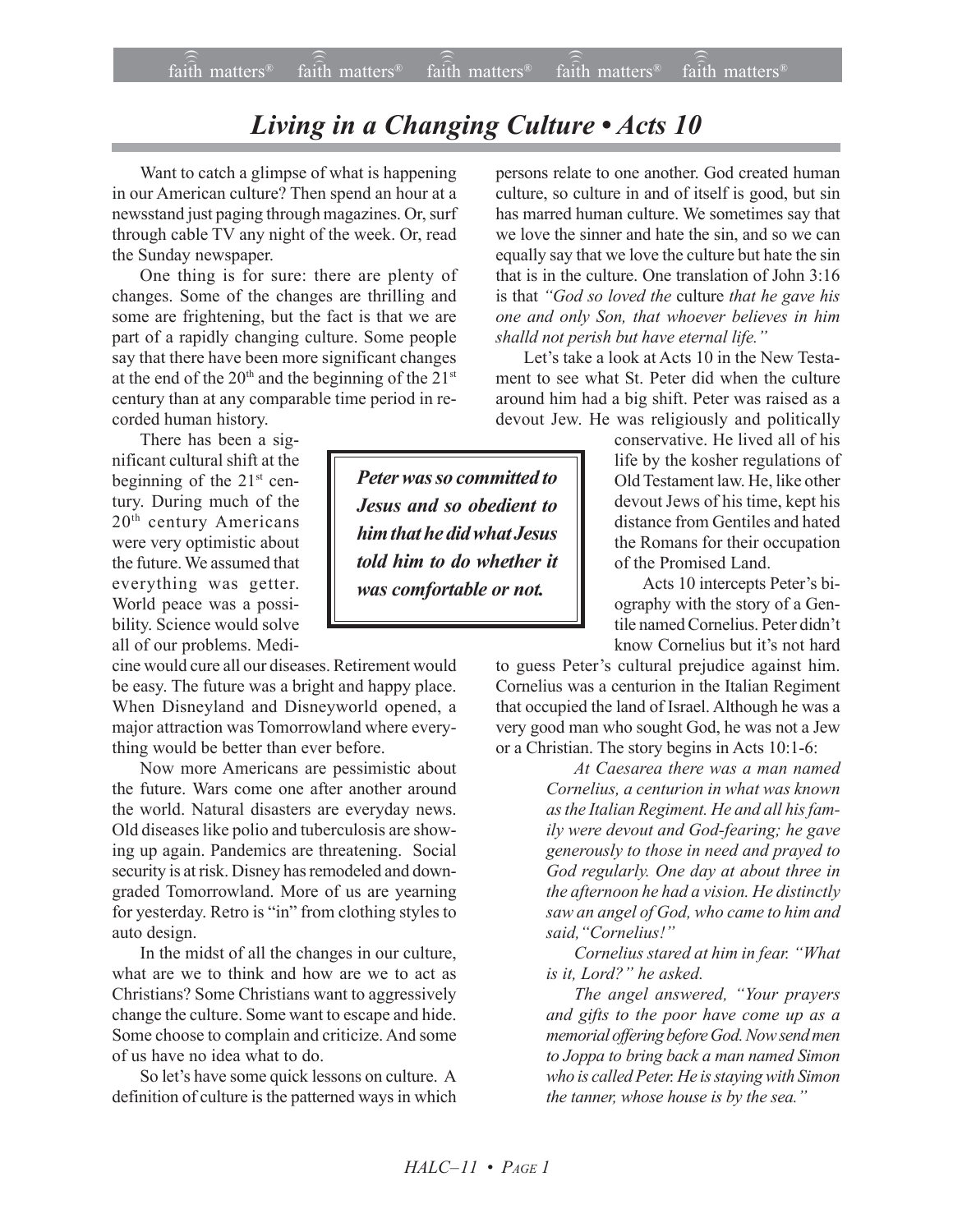It's hard to translate the emotions of this story into modern feelings. For Peter and those like him this story was pretty far-fetched. How could anyone be a Roman soldier and be described as "devout and God-fearing"? Why would an angel show up to a pagan? And, the theology here seems messed up. Cornelius is calling an angel "Lord." And God is responding to good works!

I have heard Republicans say that a person cannot be a Democrat and a Christian. And I have heard Democrats say that no one can be a true Republican and a true Christian at the same time. For people like Peter it was unimaginable that a Roman officer could fear God and win a visit from a real angel. But, that was only the beginning. Acts 10:9-16 continues:

> *About noon the following day . . . Peter went up on the roof to pray. He became hungry and wanted something to eat, and while the meal was being prepared, he fell into a trance. He saw heaven opened and something like a large sheet being let down to earth by its four corners. It contained all kinds of four-footed animals, as well as reptiles of the earth and birds of the air. Then a voice told him, ëGet up, Peter. Kill and eat.î*

> *ìSurely not, Lord!î Peter replied. ìI have never eaten anything impure or unclean.*"

> *The voice spoke to him a second time, ìDo not call anything impure that God has* made clean.<sup>"</sup>

*This happened three times, and immediately the sheet was taken back to heaven.*

This was more than a culture shift for Peter. This was more like an earthquake. An angel appeared to him and basically told him to eat a porkon-a-stick with some snake soup and relish made of minced crow. That would be just like most of us being offered a meal of horsemeat with spider sauce. Just the thought was enough to make Peter throw up.

When God himself speaks from heaven you would think it would be enough for anyone. But it took three times before Peter could stomach what was happening.

When we keep reading Acts 10 we learn that Peter was told to travel to Caesarea and visit the home of Cornelius. Devout Jews rarely entered the homes of Gentiles and especially a Roman officer. That would be tantamount to collaborating with the enemy.

But Peter did what he was told. He went to Caesarea, went into the home of Cornelius, shared the gospel of Jesus Christ and Cornelius became a Christian and was baptized. He went directly from pagan Gentile to Christian without going through becoming a Jew. And, he stayed a Gentile! Cornelius continued as a Roman officer and continued in his non-Jewish culture. He didn't change his culture when he became a believer! For Peter this was way beyond Old Testament teachings. He stepped way out of his comfort zone.

I'm impressed with Peter. I've always liked him but this story raises my respect. Change is hard. It is hard to reach out to people you don't much like. Yet Peter was so committed to Jesus and so obedient to him that he did what Jesus told him to do whether it was comfortable or not.

Our culture shifts are a bit like what Peter faced. We deal with materialism, technology, sexual orientation, globalization, postmodernism, stress, busyness and a thousand other 21<sup>st</sup> century cultural changes. The specifics are different but the challenges are the same: how to be Christians in a changing culture. So, let's make a list of ideas about how to act like a Christian when the world around us is shifting.

Let's start the list with loving like God. God so loved our world that he sent his Son. As Christians we are to love our world and the cultures in it just as God does. This doesn't mean we approve of them. God knows the sin of the world better than any of us but he loves our world none-theless. As Christians we want to love our culture like God loves our culture.

Next we must trust God. As Christians we believe that God is in charge of history. He is never surprised. Nothing is out of control. God can and will handle anything that happens. God always does a good job. As Christians we put our hope in Jesus Christ—not in political parties, election outcomes, Supreme Court decisions, stock market fluctuations, scientific discoveries, constitutional amendments, military power or medical research. We believe in Jesus. We trust Jesus. As Christians, let's not rush to judgment on cultural changes.

In the 1980s some people panicked over predictions of HIV-AIDS. In 1999 the Y2K predic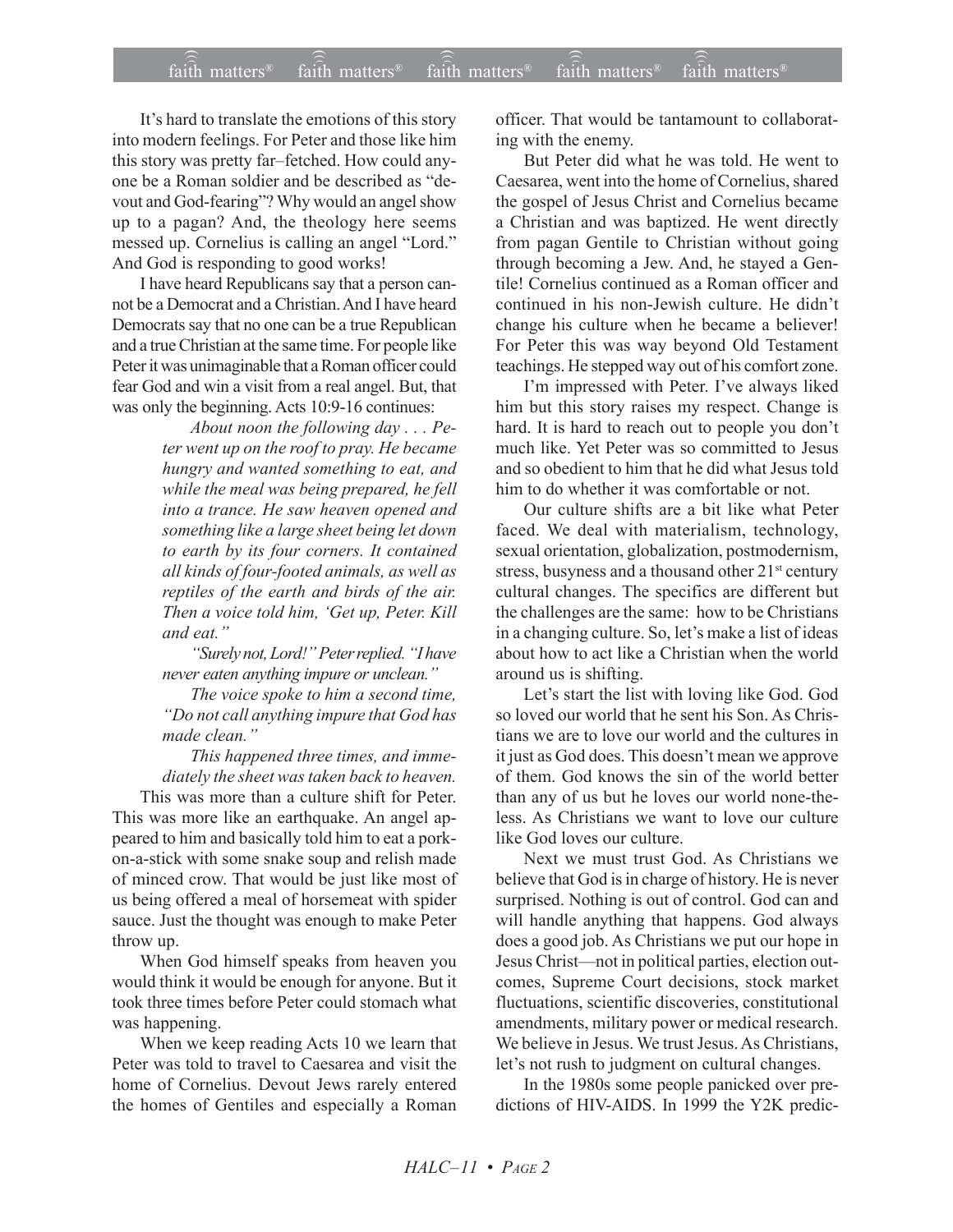tions sent some Christians hiding in the mountains. Some churches were actually divided over the stance that Christians should take. When scary cultural predictions come our way we may listen, but don't act like there's no God. Don't rush to judgment. Trust God. Romans 8:28, 31-32 and 37-39 say:

> *. . . we know that in all things God works for the good of those who love him, who have been called according to his purpose.*

*What, then, shall we say in response to this? If God is for us, who can be against us? He who did not spare his own Son, but gave* him up for us all—how will he not also, along *with him, graciously give us all things?*

*. . . in all these things we are more than conquerors through him who loved us. For I am convinced that neither death nor life, neither angels nor demons, neither the present nor the future, nor any powers, neither height nor depth, nor anything else in all creation,*

*will be able to separate us from the love of God that is in Christ Jesus our Lord.*

Third on the list is to know biblical values. When culture is shifting we need a reference point for both stability and discernment. That reference

point is the Bible. The better we know the Bible the better prepared we are to think and act like Christians when our culture changes.

Our list of biblical values can be long. There are the unchanging divine standards by which we seek to live. Examples are: God is sovereign; life is sacred; truth is essential; love is primary; the gospel must be advanced.

It's important that we distinguish between biblical values and personal preferences. We may have very strong opinions about hairstyles, immigration quotas, political parties, style of music, the legal language of America and more but these should not be equated with biblical values; they are personal preferences.

Certainly the Bible should influence all our opinions. And, all our opinions should reflect well on Jesus Christ. But, let's distinguish between biblical values and personal preferences. Let the Holy Spirit be our teacher. When it comes to cultural changes don't let the primary source of influence be your favorite news show, website, blog, political newsletter or radio commentator.

Let me be candid. Television networks use stories to increase ratings. Political parties interpret culture to get votes. And, some Christian radio programs rile up listeners to raise money. I have talked to upset Christians who have been so manipulated by secular and Christian media that I would like to go to their homes and unplug their radios and cut their TV cables. Listen to what Jesus said in John 14:26-27: *ì. . . the counselor, the Holy Spirit, whom the Father will send in my name, will teach you all things and* will remind you of everything I have said to you.<sup>"</sup> And the result of that in the midst of cultural change will be, *''Peace I leave with you; my peace I give you. I do not give to you as the world gives. Do not*

> *let your hearts be troubled and* do not be afraid.<sup>"</sup>

In addition we should affirm what is good and confront what is wrong. We should confront sin in our culture. Christians are like Old Testament prophets who were the voice of God to speak against the sins of society. We can write letters, make phone

calls, cast ballots, contribute or withhold money, attend public meetings and speak for righteousness.

However, let us always speak the truth in love. No one likes an angry mean-spirited critic. Our greater influence may be in affirming what is good. When you see a movie that promotes Christian values, tell your friends. When a news story supports social justice, call the station and say thank you. When a politician takes a stand for morality, write a letter of gratitude. When a neighbor hosts a party where no one gets drunk, stop by and help clean up. When a rich benefactor gives to the poor, send an e-mail of support. When a judge presides fairly over a difficult trial, communicate your favor.

Too many people criticize what's wrong but are silent about what is right. Imagine the influence of 10,000 Christians affirming what is good

*The better we know the Bible the better prepared we are to think and act like Christians when our culture changes.*